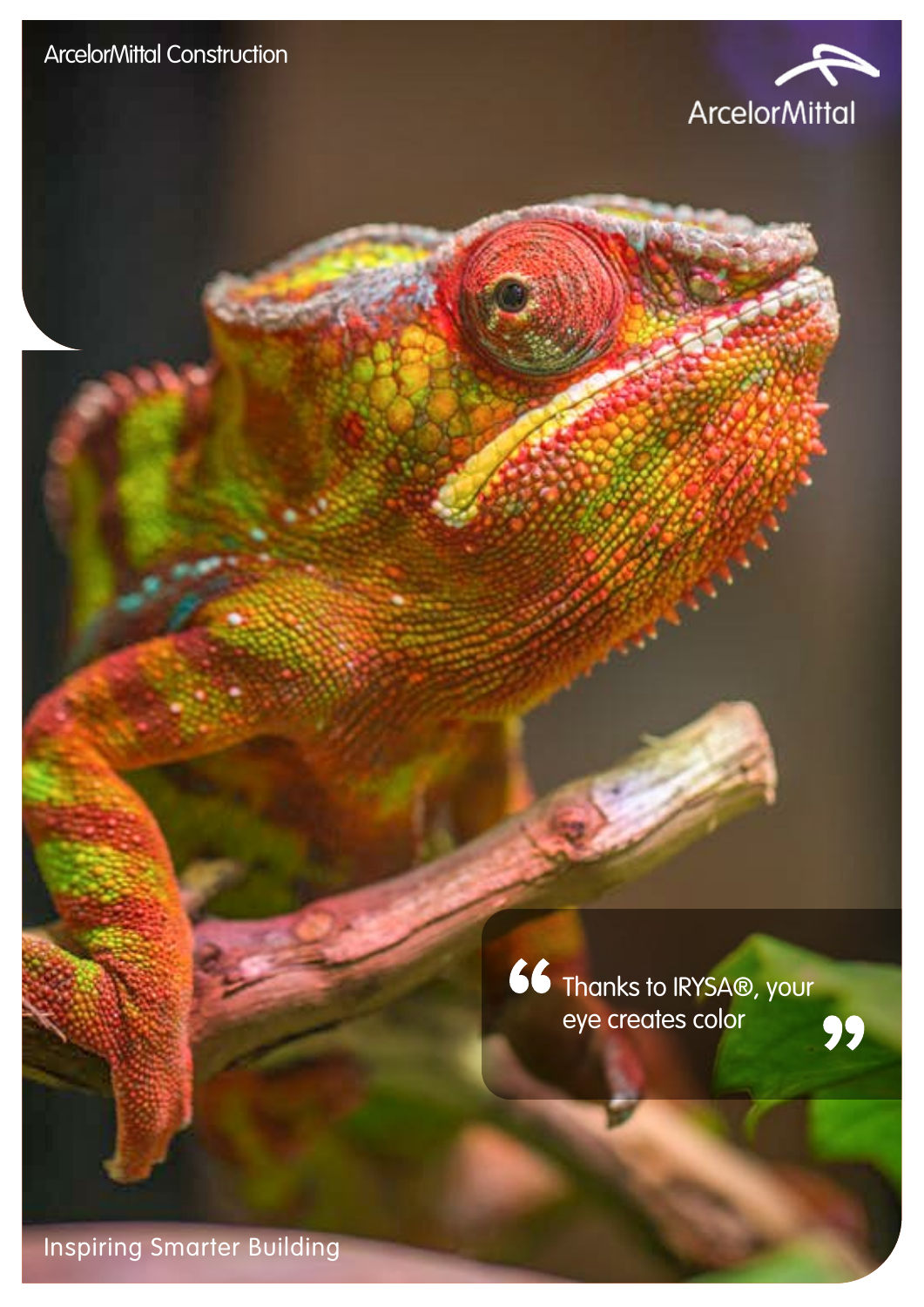

# With Irysa®, create a world according to your imagination.

The fauna owes its magnificent colors to the optical phenomenon of iridescence. The light passing through the different layers of the animals is interfered with at wavelengths determined by their position and their thickness.

Thus, we perceive different colors depending on the angle from which we look at the animal.

Today, color is a tool for differentiation, identification or integration into the environment.

Creators, designers and architects have, thanks to modern techniques, great freedom of expression which allows the craziest contemporary projects, inspired by flora and fauna.

To meet market expectations, ArcelorMittal Construction is launching a new range of colors on prepainted steel based on pigments with interference effects.

## Coating Properties

Composition Thermosetting high durability polyester resin

Abrasion resistance Sand blasting: 40 liters Taber: 60 mg

Flexibility and adhesion No peeling and no cracking at 2T

Corrosion resistance Salt spray test: 500h Humidity test: 1500h RC4 category

### Color and gloss

Resistance to UV: Delta  $E \leq 2$ Gloss retention ≥ 80% RUV4 category





The clear coat is composed of mica particles coated with metallic oxides which modify the reflection and the diffraction of the light.

The thickness and the nature of these metallic oxides allow the variations of colors when the viewing angle changes.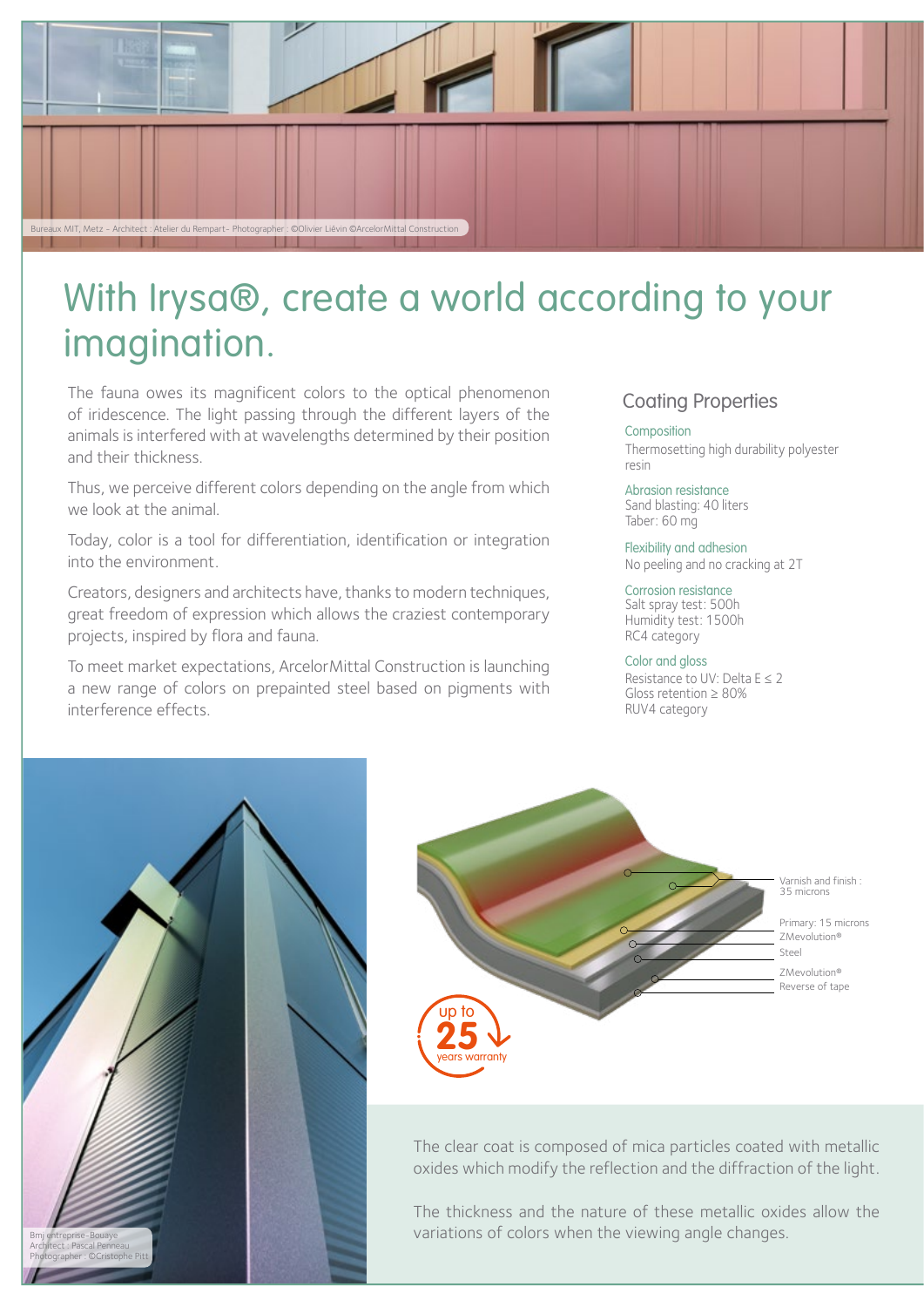Irysa® brings together a family of innovative iridescent shades developed across our entire range of profiles, cassettes or panels based on prepainted galvanized steel. Discover our new Irysa® shades: Ippokamp 77NB, Octopus 79GP, Lykos 77FD, Isatis 79WG.

There may be shade variations between different lots, please ensure that all the material for the whole building (or facade) is ordered at the same time. Please note that accessories element and façade are installed according another angle, so their color will be visually different. This point has to be taken into account during the building design.